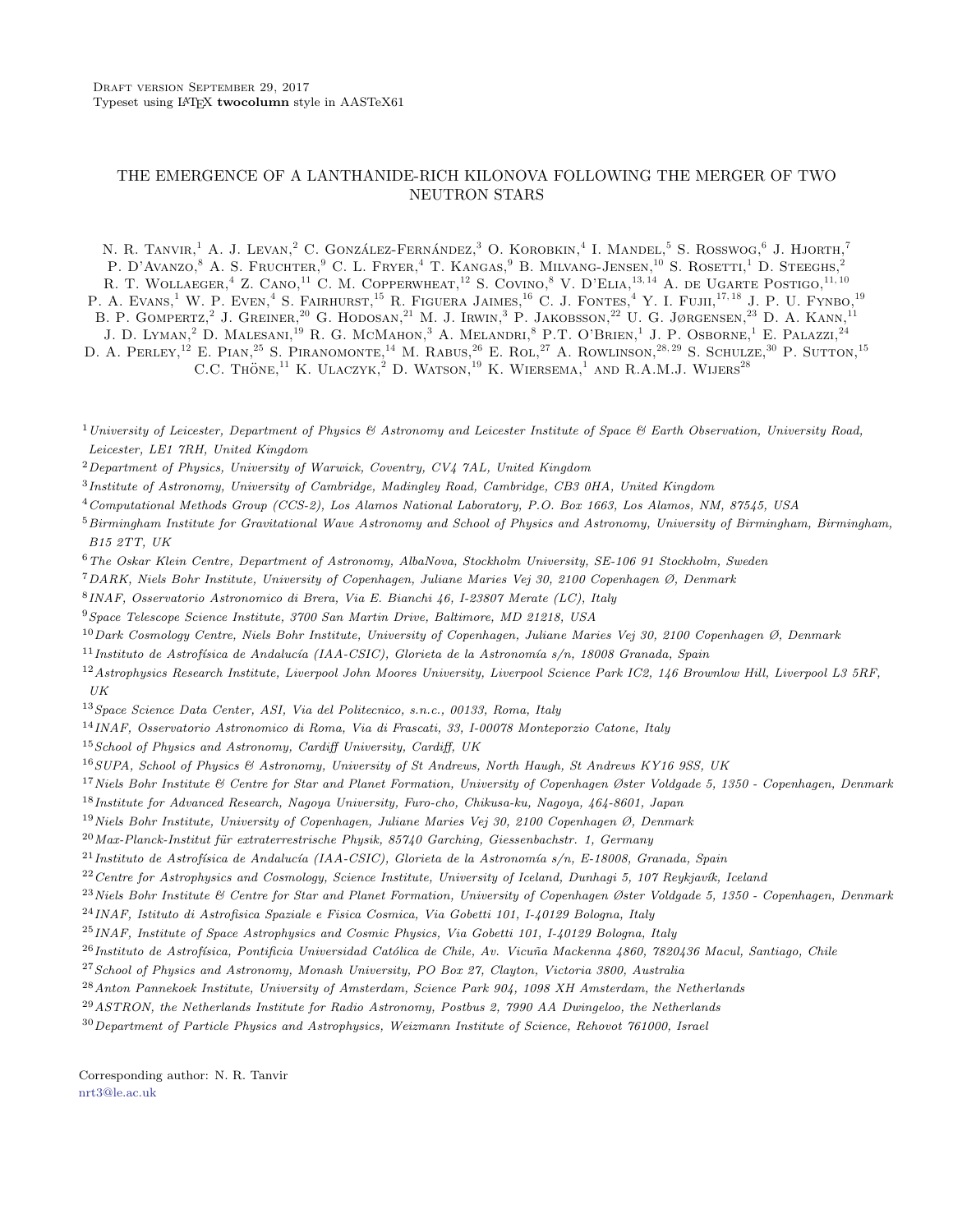# 2 TANVIR ET AL.

### Submitted to ApJL

# ABSTRACT

We report the discovery and monitoring of the near-infrared counterpart (AT2017gfo) of a binary neutron-star merger event detected as a gravitational wave source by Advanced LIGO/Virgo (GW170817) and as a short gammaray burst by Fermi GBM and Integral SPI-ACS (GRB 170817A). The evolution of the transient light is consistent with predictions for the behaviour of a "kilonova/macronova", powered by the radioactive decay of massive neutronrich nuclides created via r-process nucleosynthesis in the neutron-star ejecta. In particular, evidence for this scenario is found from broad features seen in Hubble Space Telescope infrared spectroscopy, similar to those predicted for lanthanide dominated ejecta, and the much slower evolution in the near-infrared  $K_s$ -band compared to the optical. This indicates that the late-time light is dominated by high-opacity lanthanide-rich ejecta, suggesting nucleosynthesis to the 3rd r-process peak (atomic masses  $A \approx 195$ ). This discovery confirms that neutron star mergers produce kilo-/macronovae and that they are at least a major – if not the dominant – site of rapid neutron capture nucleosynthesis in the universe.

 $Keywords: stars: neutron - gravitational waves - nuclear reactions, nucleosynthesis, abundances$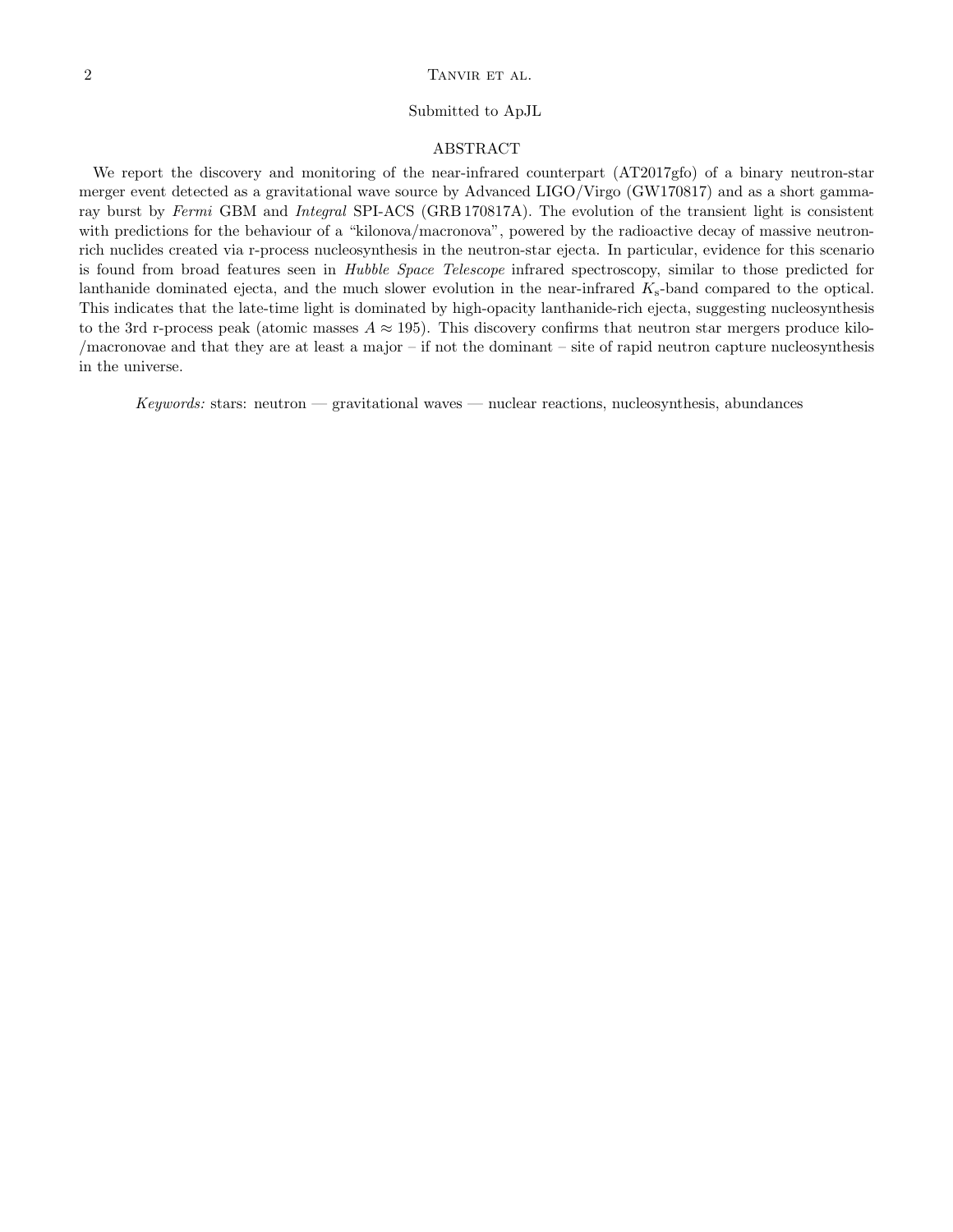### 1. INTRODUCTION

When compact binary star systems merge, they release copious amounts of energy in the form of gravitational waves [\(Abbott et al.](#page-10-0) [2016\)](#page-10-0). If the system is either a binary neutron star (BNS) or a neutron star and stellar mass black hole (NSBH), the merger is expected to be accompanied by various electromagnetic phenomena. In particular, systems of this sort have long been thought to be the progenitors of short-duration gamma-ray bursts (sGRB; e.g. [Eichler et al.](#page-11-0) [1989;](#page-11-0) [Nakar](#page-11-1) [2007\)](#page-11-1), whilst their neutron-rich ejecta should give rise to a so-called "kilonova" or "macronova" (KN/MN) explosion [\(Li &](#page-11-2) Paczyński [1998;](#page-11-2) [Kulkarni](#page-11-3) [2005;](#page-11-4) [Rosswog](#page-11-4) 2005; [Metzger](#page-11-5) [et al.](#page-11-5) [2010\)](#page-11-5). Short GRBs are bright and conspicuous high-energy events. However, since they are thought to be jetted systems, they are expected to be observed for only a subset of such mergers, as the most intense emission from a given merger will usually not intersect our line of sight. KN/MN, which are powered by radioactive decay, although considerably fainter, emit more isotropically (e.g. [Grossman et al.](#page-11-6) [2014\)](#page-11-6) and are longer lived than sGRB afterglows. Thus, they are generally considered to provide the best prospects for electromagnetic (EM) counterparts to gravitational-wave detections (e.g. [Metzger & Berger](#page-11-7) [2012;](#page-11-7) [Kelley et al.](#page-11-8) [2013;](#page-11-8) [Fernandez &](#page-11-9) [Metzger](#page-11-9) [2016;](#page-11-9) [Rosswog et al.](#page-11-10) [2017\)](#page-11-10).

However, it has been argued that the high opacity of newly synthesised heavy elements in the KN/MN ejecta, particularly lanthanides and actinides, will render them faint in the optical, with emission instead appearing primarily in the near-infrared on timescales of several days [\(Kasen et al.](#page-11-11) [2013;](#page-11-11) [Barnes & Kasen](#page-11-12) [2013\)](#page-11-12). This connects them closely to cosmic nucleosynthesis. The "rapid neutron capture" or "r-process" is responsible for about half of the elements heavier than iron and had traditionally been attributed to core collapse supernovae [\(Burbidge](#page-11-13) [et al.](#page-11-13) [1957\)](#page-11-13). A number of recent studies, however, have disfavored supernovae since their conditions were found unsuitable for producing at least the heaviest elements of the "platinum peak" near atomic mass  $A = 195$ . At the same time, neutron star mergers have gained increasing attention as a major r-process production site. [Lattimer](#page-11-14) [& Schramm](#page-11-14) [\(1974\)](#page-11-14) first discussed such compact binary mergers as an r-process site and since the first nucleosynthesis calculations [\(Rosswog et al.](#page-11-15) [1998;](#page-11-15) [Freiburghaus et](#page-11-16) [al.](#page-11-16) [1999\)](#page-11-16) a slew of studies (e.g. [Goriely et al.](#page-11-17) [2011;](#page-11-17) [Ko](#page-11-18)[robkin et al.](#page-11-18) [2012;](#page-11-18) [Just et al.](#page-11-19) [2015;](#page-11-19) [Mendoza-Temis et al.](#page-11-20) [2015\)](#page-11-20) has confirmed their suitability for the production of the heaviest elements in the Universe.

To date, the most compelling evidence in support of this scenario was provided by the observation of excess infrared light (rest frame  $\lambda \sim 1.2 \,\mu\text{m}$ ) at the location of a sGRB about a week (in the rest frame) after the burst occurred (sGRB 130603B; [Tanvir et al.](#page-12-0) [2013;](#page-12-0) [Berger et](#page-11-21) [al.](#page-11-21) [2013\)](#page-11-21). Subsequent work has uncovered possible "kilonova" components in several other sGRBs [\(Yang et al.](#page-12-1) [2015;](#page-12-1) [Jin et al.](#page-11-22) [2015,](#page-11-22) [2016\)](#page-11-23), although other late-time emission processes cannot be ruled out, and the fact that in these instances the excess was in the rest frame optical bands suggested it did not originate in lanthanide-rich ejecta.

While the initial focus has been on the extremely neutron-rich, low electron fraction  $(Y_e)$ , "tidal" ejecta component, recent studies [\(Perego et al.](#page-11-24) [2014;](#page-11-24) [Wanajo](#page-12-2) [et al.](#page-12-2) [2014;](#page-12-2) [Just et al.](#page-11-19) [2015;](#page-11-19) [Radice et al.](#page-11-25) [2016\)](#page-11-25) have highlighted that this material is likely complemented by higher  $Y_e$  material that still undergoes r-process nucleosynthesis, but does not produce the heaviest elements (such as gold or platinum) in the 3rd r-process peak. This higher  $Y_e$ -material results from either shocks, neutrino-driven winds and/or the unbinding of the accretion torus that is formed in the merger. Being free of lanthanides, this material possesses lower opacities and produces earlier and bluer optical transients (e.g. [Metz-](#page-11-26)ger & Fernández [2014;](#page-11-26) [Kasen et al.](#page-11-27) [2015\)](#page-11-27). Geometrically, the low- $Y_e$ , high opacity matter is ejected preferentially in the binary orbital plane, while the higher- $Y_e$ , low opacity ejecta is concentrated towards the binary rotation axis. Existing numerical studies suggest that dynamical ejecta have higher velocities  $(> 0.1c; e.g.$  [Kasen](#page-11-27) [et al.](#page-11-27) [2015;](#page-11-27) [Rosswog et al.](#page-11-10) [2017\)](#page-11-10) and could – if viewed edge-on – obscure the wind-type ejecta. Therefore, significant viewing-angle effects are expected for the EM signatures of neutron-star mergers.

Here we present the optical and infrared light curve of an explosive transient seen in the hours and days following the detection of a BNS merger by LIGO/Virgo. We also present optical and near-infrared spectra of the transient. The data show a marked colour change from blue to red on a time-scale of days as well as conspicuous spectral features, strongly indicative of a kilonova showing both rapidly evolving blue and more slowly evolving red components.

We use AB magnitudes throughout and, except where otherwise stated, correct for Milky Way foreground extinction according to  $A_V = 0.338$  from [Schlafly &](#page-11-28) [Finkbeiner](#page-11-28) [\(2011\)](#page-11-28).

## 2. OBSERVATIONS

The discovery of GW 170817 by LIGO was announced to electromagnetic follow-up partners shortly after the trigger time of  $12:41:04$  UT on 17 Aug 2017 (LIGO  $\&$ [Virgo collaboration](#page-11-29) [2017a\)](#page-11-29). The potential importance of this event was immediately realised due to its tem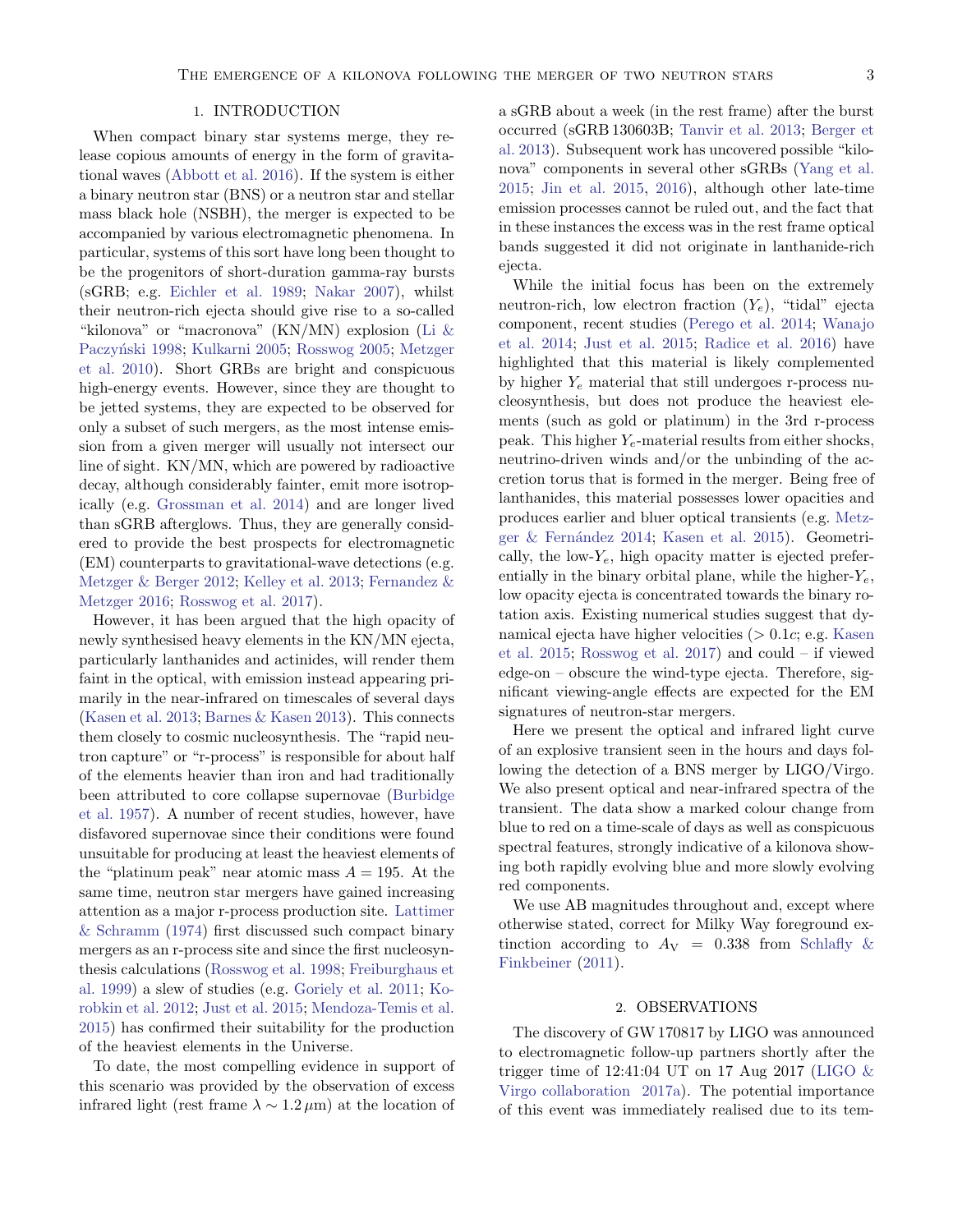poral and (within the large error bounds) spatial coincidence with a short-duration GRB (170817A) detected by Fermi/GBM at 12:41:06.47 UT [\(von Kienlin et al.](#page-12-3) [2017,](#page-12-3) Goldstein et al. subm.) and also INTEGRAL/SPI-ACS [\(Savchenko et al.](#page-11-30) [2017,](#page-11-30) Savchenko et al. subm.). The existence of a short gamma-ray signal could be interpreted as requiring a close to pole-on viewing angle, but the absence of a normal GRB afterglow in subsequent monitoring (e.g. in X-rays; [Evans et al.](#page-11-31) [2017\)](#page-11-31) instead suggests the possibility of some kind of off-axis emission mechanism, such as may be produced by a shocked cocoon around the primary jet (e.g. [Lazzati et al.](#page-11-32) [2017;](#page-11-32) [Gottlieb et al.](#page-11-33) [2017\)](#page-11-33).

## 2.1. Imaging

We triggered observations with the European Southern Observatory (ESO) Visible and Infrared Survey Telescope for Astronomy (VISTA; [Sutherland et al.](#page-12-4) [2015\)](#page-12-4) covering two fields within the GW error region and containing high densities of galaxies in the plausible distance regime to have produced such a signal [\(LIGO](#page-11-34) [& Virgo collaboration](#page-11-34) [2017b\)](#page-11-34). Observations began in Chilean twilight at 23:24 UT using the Y  $(1.02 \,\mu\text{m})$ , J  $(1.25 \,\mu\text{m})$  and  $K_s(2.15 \,\mu\text{m})$  filters. In the second field we identified a bright new point source, visible in all three filters, which was not apparent in prior imaging of the field obtained as part of the VISTA Hemisphere Survey [\(McMahon et al.](#page-11-35) [2013\)](#page-11-35). These images were processed using a tailored version of the VISTA Data Flow System that follows the standard reduction path de-scribed in González-Fernández et al. [\(2017\)](#page-11-36) but allows for quick processing of data by using the most current set of calibration frames (mainly flat fields) available at the time. The sky location of the transient was  $RA(2000) = 13:09:48.09, \text{ Dec.}(2000) = -23:22:53.3,$ approximately  $10^{\prime\prime}$  from the centre of the S0 galaxy NGC 4993 (Figure [1\)](#page-4-0). Contemporaneous observations made independently with several optical telescopes also revealed a new source at this location [\(Coulter et al.](#page-11-37) [2017;](#page-11-37) [Allam](#page-10-1) [2017;](#page-10-1) [Yang et al.](#page-12-5) [2017\)](#page-12-5), which was designated AT2017gfo(also referred to as SSS17a).

Subsequently we monitored AT2017gfo with VISTA at roughly nightly cadence until the field became too difficult to observe due to its proximity to the Sun, after ∼ 25 days. At later epochs, observations were restricted to the  $K_s$ -band, which is least affected by twilight observing.

Additionally, we imaged the field with the ESO Very Large Telescope (VLT), the Hubble Space Telescope (HST) and the Danish 1.5 m Telescope, including optical observations (a full list of observations and description of photometric measurements is given in Table [1\)](#page-4-1). VLT

observations were taken with VIMOS and HAWK-I in the optical  $(r,z)$ , and infrared  $(K)$  bands. Observations were processed through esorex in a standard fashion. HST observations were obtained in the optical (F475W, F606W and F814W) and IR (F110W & F160W) reduced using astrodrizzle to combine, distortion correction and cosmic-ray reject individual images. The images were ultimately drizzled to plate scales of  $0.025''$ pixel<sup>-1</sup> (for UVIS) and  $0.07''$  pixel<sup>-1</sup> (for the IR).

For each image, the light from the host galaxy was modeled and subtracted using custom routines, to aid photometry of the transient, which was performed us-ing the GAIA software<sup>[1](#page-3-0)</sup>. The ground-based J- and  $K_s$ -bands were calibrated to the  $2MASS^2$  $2MASS^2$  stars in the field, while the Y -band was calibrated via the relations given in González-Fernández et al. [\(2017\)](#page-11-36). The opti-cal filters were calibrated to the PanSTARRS<sup>[3](#page-3-2)</sup> scale. The  $HST$  photometry used the standard WFC3 calibrations[4](#page-3-3) , apart from the F110W observations which were also calibrated to the J-band to aid comparison with the other J-band photometry.

Over the first several days AT2017gfo exhibited marked colour evolution from blue to red (Figures [2](#page-6-0) & [3\)](#page-7-0). Following a slow rise within the first day or so, the optical light declined rapidly from a peak in the first 36 hr, and proceeded to follow an approximately exponential decline (half-life in r-band  $\approx$  40 hr). The Y- and J-band light curves track each other closely, and again decline following a peak in the first ∼ 36 hr. By contrast, the  $K_s$ -band, exhibits a much broader peak than the optical, varying by only  $\approx 20\%$  in flux from about 30 hr to 6 d post-merger.

Although there is some evidence for dust lanes in the galaxy, its early-type nature and the absence of host absorption lines (Section [2.2\)](#page-5-0) suggests little dust extinction. Furthermore, the transient is located away from these obviously dusty regions (see Levan et al. in prep. for details of host morphology and transient location). This is supported by the linear polarimetry of the transient, which shows very low levels of polarisation (Covino et al. 2017, Nature Astronomy in press), implying a line of sight dust column in the host galaxy of  $E(B-V) \leq 0.2$  (assuming a Milky Way like relation between  $E(B - V)$  and linear polarisation). Thus we only correct the photometry for dust extinction in the

<span id="page-3-0"></span><sup>1</sup> <http://star-www.dur.ac.uk/~pdraper/gaia/gaia.html>

<span id="page-3-1"></span><sup>2</sup> <http://irsa.ipac.caltech.edu/Missions/2mass.html>

<span id="page-3-2"></span><sup>3</sup> <http://archive.stsci.edu/panstarrs/>

<span id="page-3-3"></span><sup>4</sup> [http://www.stsci.edu/hst/wfc3/phot\\_zp\\_lbn](http://www.stsci.edu/hst/wfc3/phot_zp_lbn)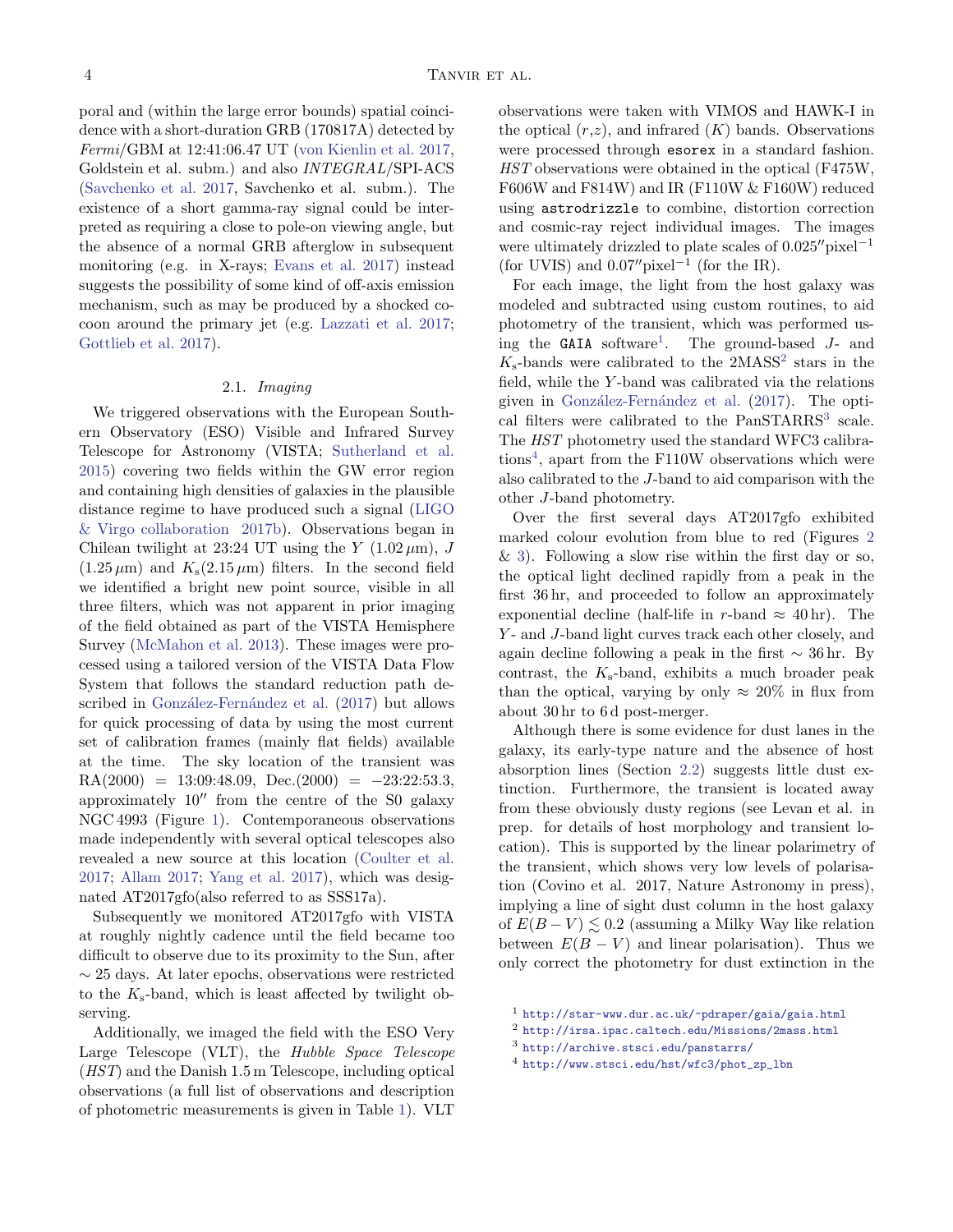

<span id="page-4-0"></span>Figure 1. Main panel shows the first epoch F110W HST/WFC3-IR image of the field of AT2017gfo indicating its location within NGC 4993. The physical scale assuming a distance of 40 Mpc is shown. The sequence of panels on the right show VISTA imaging (RGB rendition created from Y, J, K<sup>s</sup> images) from pre-discovery (2014; top), discovery (middle) and at 8.5 days post-merger as the transient was fading and becoming increasingly red (bottom).

<span id="page-4-1"></span>

| Milky Way. The measured peak apparent magnitudes                                                                   |                       |                           |                    | <b>Table 1</b> (continued)           |                          |                       |                                     |                                                                                |                                                        |
|--------------------------------------------------------------------------------------------------------------------|-----------------------|---------------------------|--------------------|--------------------------------------|--------------------------|-----------------------|-------------------------------------|--------------------------------------------------------------------------------|--------------------------------------------------------|
| are $Y_{AB,0} = 17.22$ and $K_{AB,0} = 17.54$ .<br>Table 1. Optical and near-IR photometry of the AT2017gfo source |                       |                           |                    |                                      | $\Delta t$ (d)<br>(1)    | $t_{\exp}$ (s)<br>(2) | Telescope/Camera<br>(3)             | Filter<br>(4)                                                                  | $AB_0$<br>(5)                                          |
| $\Delta t$ (d)<br>(1)                                                                                              | $t_{\exp}$ (s)<br>(2) | Telescope/Camera<br>(3)   | Filter<br>(4)      | $AB_0$<br>(5)                        | 2.459<br>11.428<br>2.461 | 150<br>560<br>150     | VLT/DK1.5<br>HST/WFC3-UVIS<br>DK1.5 | $\mathbf{i}$<br>F814W<br>$\mathbf{Z}% ^{T}=\mathbf{Z}^{T}\times\mathbf{Z}^{T}$ | $18.37 \pm 0.03$<br>$22.32\pm0.02$<br>$18.01 \pm 0.13$ |
| 8.116                                                                                                              | 520                   | HST/WFC3-UVIS             | F475W              | $23.14 \pm 0.02$                     | 4.451                    | 240                   | VLT/VIMOS                           | $\bf{Z}$                                                                       | $18.73 \pm 0.01$                                       |
| 11.300                                                                                                             | 520                   | HST/WFC3-UVIS             | F475W              | $24.08 \pm 0.05$                     | $8.443\,$<br>9.445       | 400<br>400            | VLT/VIMOS<br>VLT/VIMOS              | $\mathbf{Z}% ^{T}=\mathbf{Z}^{T}\times\mathbf{Z}^{T}$<br>$\mathbf{z}$          | $20.28 \pm 0.03$<br>$20.85 \pm 0.04$                   |
| 11.411<br>1.44                                                                                                     | 600<br>30             | HST/WFC3-UVIS<br>VLT/FORS | F475W<br>$\bf r$   | $23.96 \pm 0.05$<br>$17.69 \pm 0.02$ | 9.462                    | 60                    | VLT/FORS                            | $\mathbf{z}$                                                                   | $20.69 \pm 0.11$                                       |
| 2.44                                                                                                               | 10                    | VLT/FORS                  | $\bf r$            | $18.77 \pm 0.04$                     | 13.440                   | 480                   | VLT/VIMOS                           | $\mathbf{Z}% ^{T}=\mathbf{Z}^{T}\times\mathbf{Z}^{T}$                          | $22.30 \pm 0.28$                                       |
| 3.45<br>4.46                                                                                                       | 60<br>240             | VLT/FORS<br>VLT/VIMOS     | $\bf r$<br>$\bf r$ | $19.28 \pm 0.01$<br>$19.86 \pm 0.01$ | 19.463<br>$0.49\,$       | 720<br>120            | VLT/VIMOS<br>VISTA/VIRCAM           | $\mathbf{Z}% ^{T}=\mathbf{Z}^{T}\times\mathbf{Z}^{T}$<br>Y                     | $23.37 \pm 0.48$<br>$17.46 \pm 0.01$                   |
| 5.44                                                                                                               | 20                    | VLT/FORS                  | $\mathbf{r}$       | $20.39 \pm 0.03$                     | 1.47                     | 120                   | VISTA/VIRCAM                        | Y                                                                              | $17.23 \pm 0.01$                                       |
| 8.46                                                                                                               | 600                   | VLT/VIMOS                 | $\bf r$            | $21.75 \pm 0.05$                     | 2.47<br>$3.46\,$         | 120<br>120            | VISTA/VIRCAM<br>VISTA/VIRCAM        | $\mathbf Y$<br>Y                                                               | $17.51 \pm 0.02$<br>$17.76 \pm 0.01$                   |
| 9.46<br>10.46                                                                                                      | 600<br>1200           | VLT/VIMOS<br>VLT/VIMOS    | $\bf r$<br>$\bf r$ | $22.20 \pm 0.04$<br>$22.45 \pm 0.07$ | 4.46                     | 120                   | VISTA/VIRCAM                        | Y                                                                              | $18.07 \pm 0.02$                                       |
| 11.44                                                                                                              | 360                   | HST/WFC3-UVIS             | F606W              | $23.09 \pm 0.03$                     | 6.47                     | 120                   | VISTA/VIRCAM                        | $\mathbf Y$                                                                    | $18.71 \pm 0.04$                                       |
| 12.44                                                                                                              | 1200                  | VLT/VIMOS                 | $\bf r$            | $23.12\pm0.31$                       | 7.47                     | 120                   | VISTA/VIRCAM                        | Y                                                                              | $19.24 \pm 0.07$                                       |

Table 1 continued

Table 1 continued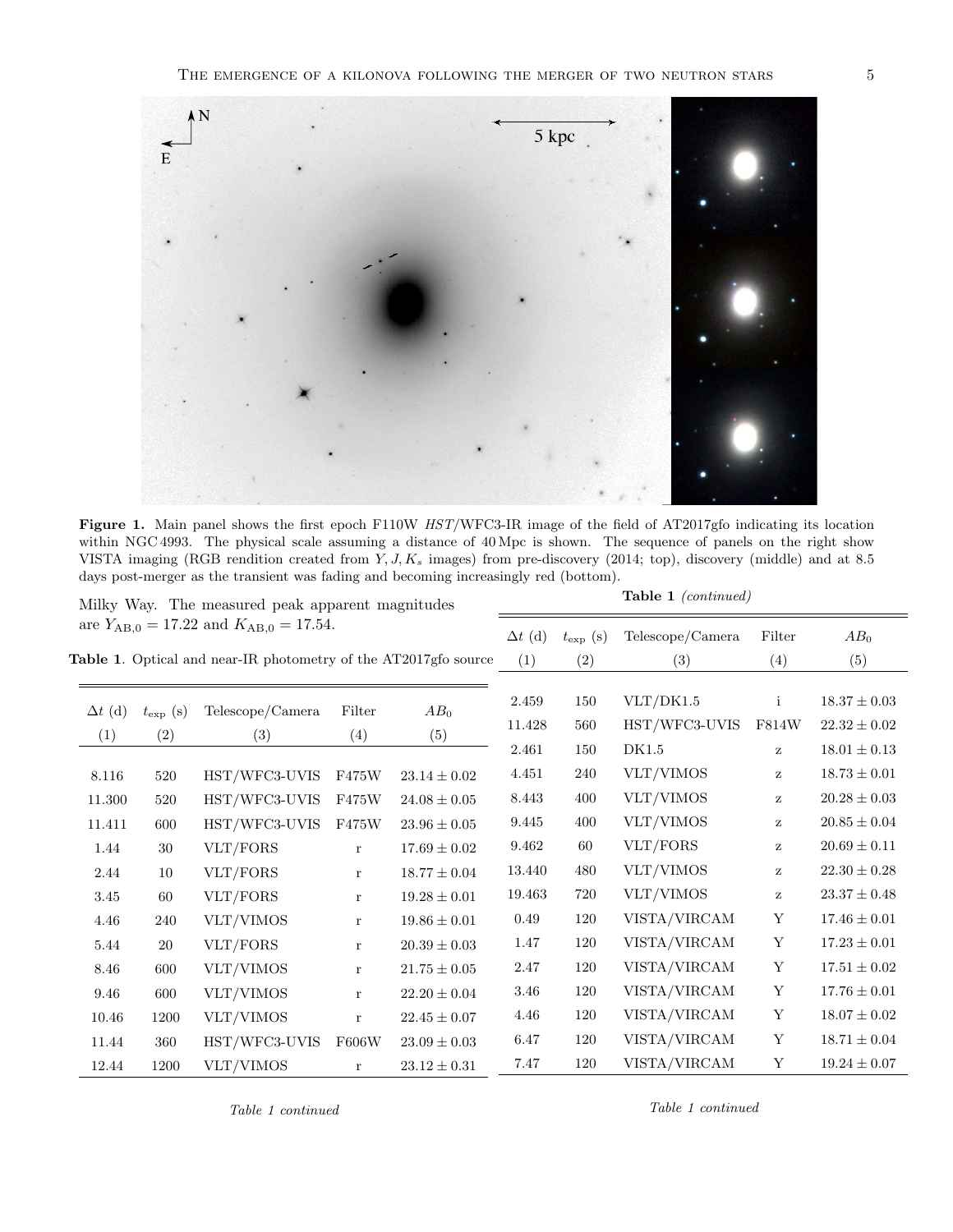Table 1 (continued)

| $\Delta t$ (d) | $t_{\rm exp}$ (s) | Telescope/Camera             | Filter      | $AB_0$            |
|----------------|-------------------|------------------------------|-------------|-------------------|
| (1)            | (2)               | (3)                          | (4)         | (5)               |
| 8.46           | 120               |                              | Υ           | $19.67 \pm 0.09$  |
| 9.46           | 120               | VISTA/VIRCAM<br>VISTA/VIRCAM | Υ           | $20.09 \pm 0.14$  |
| 0.48           | 120               | VISTA/VIRCAM                 | Y           | $17.88 \pm 0.03$  |
| 0.51           | 120               | VISTA/VIRCAM                 | Y           | $17.82 \pm 0.03$  |
| 1.46           | 120               | VISTA/VIRCAM                 | Y           | $17.45 \pm 0.01$  |
| 2.46           | 120               | VISTA/VIRCAM                 | Y           | $17.66 \pm 0.02$  |
| 3.46           | 120               | VISTA/VIRCAM                 | Y           | $17.86 \pm 0.02$  |
| 4.46           | 120               | VISTA/VIRCAM                 | $\mathbf Y$ | $18.08 \pm 0.03$  |
| 4.79           | 298               | HST/WFC3-IR                  | F110W       | $18.26 \pm 0.01$  |
| 6.47           | 120               | VISTA/VIRCAM                 | Y           | $18.74 \pm 0.04$  |
| 7.24           | 298               | HST/WFC3-IR                  | F110W       | $19.06 \pm 0.01$  |
| 7.46           | 120               | VISTA/VIRCAM                 | Υ           | $19.07 \pm 0.08$  |
| 8.45           | 120               | VISTA/VIRCAM                 | Υ           | $19.69 \pm 0.09$  |
| 9.45           | 120               | VISTA/VIRCAM                 | Y           | $20.06 \pm 0.14$  |
| 10.46          | 120               | VISTA/VIRCAM                 | Y           | $20.94 \pm 0.35$  |
| 10.55          | 298               | HST/WFC3-IR                  | F110W       | $20.82 \pm 0.02$  |
| 11.46          | 120               | VISTA/VIRCAM                 | Υ           | $21.16 \pm 0.40$  |
| 4.923          | 298               | HST/WFC3-IR                  | F160W       | $18.063 \pm 0.03$ |
| 9.427          | 298               | HST/WFC3-IR                  | F160W       | $19.600 \pm 0.06$ |
| 10.619         | 298               | HST/WFC3-IR                  | F160W       | $20.279\pm0.09$   |
| 0.47           | 120               | VISTA/VIRCAM                 | $K_{\rm s}$ | $18.62 \pm 0.05$  |
| 0.50           | 120               | VISTA/VIRCAM                 | $K_{\rm s}$ | $18.64 \pm 0.06$  |
| 1.46           | 120               | VISTA/VIRCAM                 | $K_{\rm s}$ | $17.77 \pm 0.02$  |
| 2.45           | 120               | VISTA/VIRCAM                 | $K_{\rm s}$ | $17.67 \pm 0.03$  |
| 3.45           | 120               | VISTA/VIRCAM                 | $K_{\rm s}$ | $17.54 \pm 0.02$  |
| 4.45           | 120               | VISTA/VIRCAM                 | $K_{\rm s}$ | $17.60 \pm 0.02$  |
| 6.46           | 120               | VISTA/VIRCAM                 | $K_{\rm s}$ | $17.84 \pm 0.03$  |
| $7.45\,$       | 120               | VISTA/VIRCAM                 | $K_{\rm s}$ | $17.95 \pm 0.04$  |
| 8.45           | 120               | VISTA/VIRCAM                 | $K_{\rm s}$ | $18.25 \pm 0.03$  |
| 9.45           | 120               | VISTA/VIRCAM                 | $K_{\rm s}$ | $18.49 \pm 0.05$  |
| 10.45          | 120               | VISTA/VIRCAM                 | $K_{\rm s}$ | $18.74 \pm 0.06$  |
| 12.46          | 120               | VISTA/VIRCAM                 | $K_{\rm s}$ | $19.34 \pm 0.08$  |
| 14.46          | 120               | VISTA/VIRCAM                 | $K_{\rm s}$ | $20.02 \pm 0.13$  |
| 17.45          | 780               | VLT/HAWKI                    | $K_{\rm s}$ | $20.77 \pm 0.13$  |
| 21.44          | 1320              | VLT/HAWKI                    | $K_{\rm s}$ | $21.46 \pm 0.08$  |
| 25.44          | 600               | VLT/HAWKI                    | $K_{\rm s}$ | $22.06 \pm 0.22$  |

The distance to NGC 4993 is not well established. The heliocentric velocity is 2930 km s<sup>-1</sup> ( $z \approx 0.0098$ ; Levan et al. submitted), and here we take the distance to be  $d = 40$  Mpc (distance modulus  $\mu = 33.01$ ). Thus the peak absolute magnitudes from our measurements are  $M_{Y,0} = -15.79$  and  $M_{K,0} = -15.47$ .

# 2.2. Spectroscopy

<span id="page-5-0"></span>We observed AT2017gfo with the MUSE integral field spectrograph on the VLT, which provides optical spectroscopy of both the transient and also the surrounding galaxy (a more detailed description of these data and the analysis of the environment is presented in Levan et al. submitted).

Later spectroscopy was obtained with the Hubble Space Telescope (HST) using the Wide-Field Camera 3 Infrared channel (WFC3-IR), with both available grisms, G102 and G141. These observations were prereduced by the WFC3 pipeline. The pipeline products were astrometrically calibrated and flat-field corrected, and the diffuse sky background subtracted, using the python-based package grizli<sup>[5](#page-5-1)</sup>. The significant background contamination, caused by the bright host galaxy, was fitted with a two-dimensional polynomial model in a region around the target spectrum, then subtracted, using astropy [\(Astropy Collaboration et al.](#page-11-38) [2013\)](#page-11-38). The grizli package was then used to optimally extract and combine the spectra from individual exposures. We confirm these features are robust by comparing the results to extractions from the standard aXe software.

<span id="page-5-1"></span>The spectroscopic observations are summarised in Table [2,](#page-6-1) and the spectra are plotted in Figure [4.](#page-7-1) The first spectrum at roughly 1.5 d post-merger peaks around  $0.6 \,\mu\text{m}$  in the optical. Subsequently, the HST spectra show the behaviour in the near-infrared, and show that by 5 days the spectrum is dominated by a prominent peak at ∼1.1 µm. Lesser peaks are apparent at  $\sim$ 1.4 µm and  $\sim$ 1.6 µm, and a weak peak at  $\sim$ 1.22 µm. The breadth of the features is reminiscent of broad-line supernova spectra (e.g. [Hjorth et al.](#page-11-39) [2003\)](#page-11-39), and their positions, particularly of the  $\sim$ 1.1 µm peak, matches qualitatively the model spectra of [Kasen et al.](#page-11-11) [\(2013\)](#page-11-11) which adopted opacity based on the lanthanide neodymium. These features appear to be present through the sequence, although they diminish in significance and move towards slightly longer wavelengths. This is consistent with the photosphere moving deeper with time to slower moving ejecta as the faster moving outer layers cool and recombine. Overall the spectra match well those seen

NOTE—Column (1) start time of observation with respect to gravita-<https://github.com/gbrammer/grizli>; development in tional wave trigger time. progress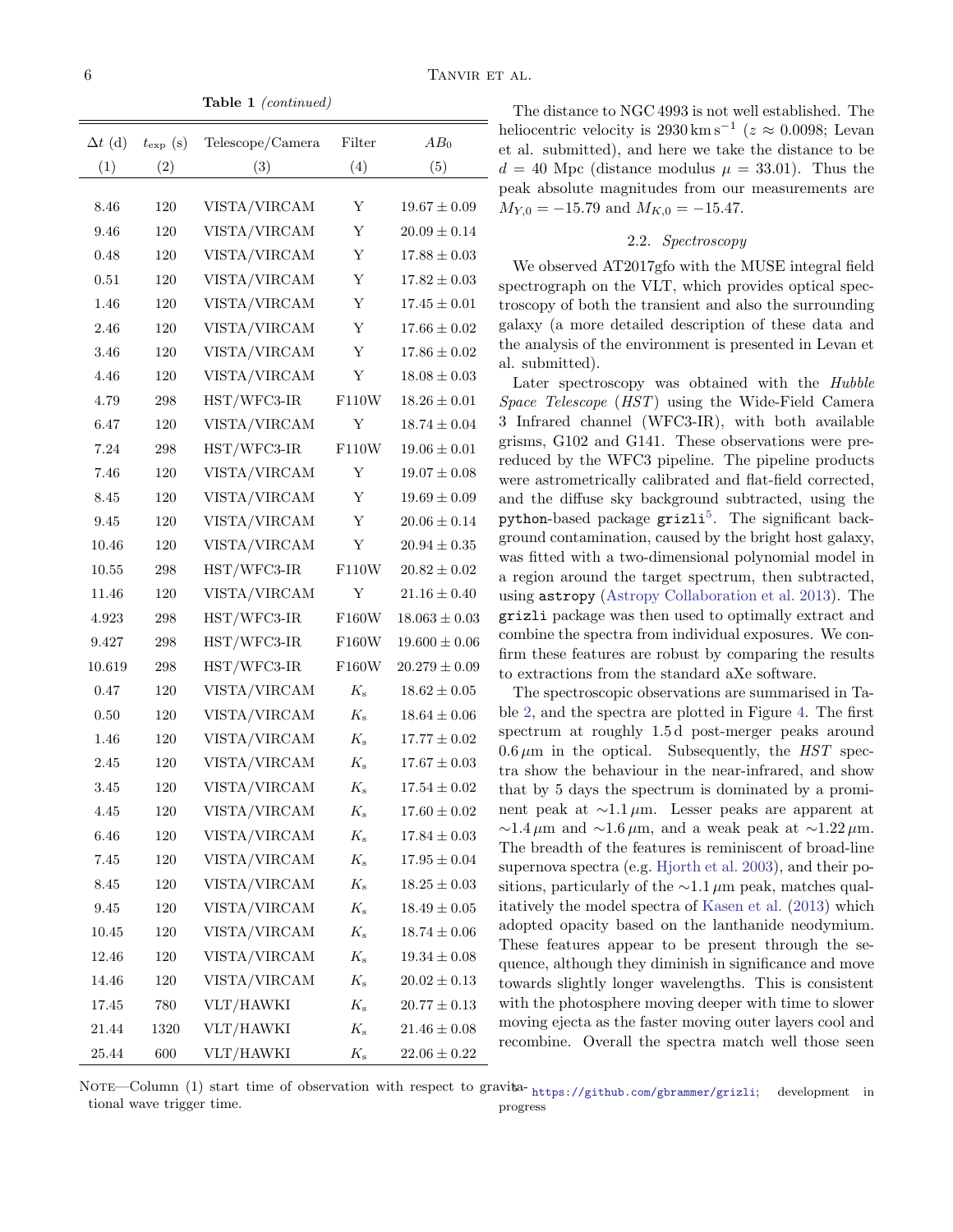

<span id="page-6-0"></span>Figure 2. The light curves of AT2017gfo in the  $r<sub>-</sub>$ ,  $Y<sub>-</sub>$ , J- and  $K_s$ -bands. The absolute magnitude, assuming a distance of 40 Mpc, is shown on the right hand scale. Note, in many cases the error bars are smaller than the symbols.

in the extensive ground-based spectroscopic sequence of Pian et al. (in press. DOI 10.1038/nature24298), although the absence of atmospheric absorption, compared to ground-based spectra is particularly beneficial in revealing clearly the  $1.4 \mu m$  feature.

## 3. INTERPRETATION

A natural question is whether any of the light could be due to a synchrotron afterglow, as is generally seen in GRBs. The absence of early X-ray emission (for 40 Mpc distance,  $L_X < 5.24 \times 10^{40} \,\text{erg}\,\text{s}^{-1}$  at 0.62 d after the trigger; [Evans et al.](#page-11-31) [2017\)](#page-11-31), in particular, argues that any afterglow must be faint. A simple extrapolation of the early X-ray limit, assuming conservatively that  $F_{\nu} \propto \nu^{-1}$ , gives  $J > 19.9$ . This would at most be a minor contribution to the light observed at early times, so we neglect it here.

We currently lack KN/MN model predictions based on a complete set of likely elements present, and so conclusions are necessarily preliminary. From the large width of the bumps and troughs in the spectrum, which are roughly  $\Delta\lambda/\lambda \sim 0.1$  we may infer characteristic ejecta velocity of up to  $v \sim 0.1c$ , assuming the width is at least

<span id="page-6-1"></span>

| ${\rm Table}$ 2. |                             |  | Optical and near-IR spectroscopy of the |  |
|------------------|-----------------------------|--|-----------------------------------------|--|
|                  | AT2017gfo transient source. |  |                                         |  |

| $\Delta t$ (d) | $t_{\rm exp}$ (s) | Telescope/Camera | Coverage $(\mu m)$  |
|----------------|-------------------|------------------|---------------------|
| (1)            | (2)               | (3)              | (4)                 |
|                |                   |                  |                     |
| 1.47           | 2600              | VLT/MUSE         | $0.48 - 0.93$       |
| 4.86           | 1812              | $HST/WFC3-IR$    | $0.8-1.15$ (G102)   |
| 4.93           | 1812              | $HST/WFC3-IR$    | $1.08 - 1.7$ (G141) |
| 7.27           | 1812              | $HST/WFC3-IR$    | $0.8 - 1.15$ (G102) |
| 9.43           | 1812              | $HST/WFC3-IR$    | $1.08 - 1.7$ (G141) |
| 10.52          | 1812              | $HST/WFC3-IR$    | $0.8 - 1.15$ (G102) |
| 10.65          | 1812              | $HST/WFC3-IR$    | $1.08 - 1.7$ (G141) |

NOTE—Column (1) contains start time of observation with respect to gravitational wave trigger time.

partly due to Doppler spreading (see Fig. 4). Using this value of the velocity and the light-curve rise time (as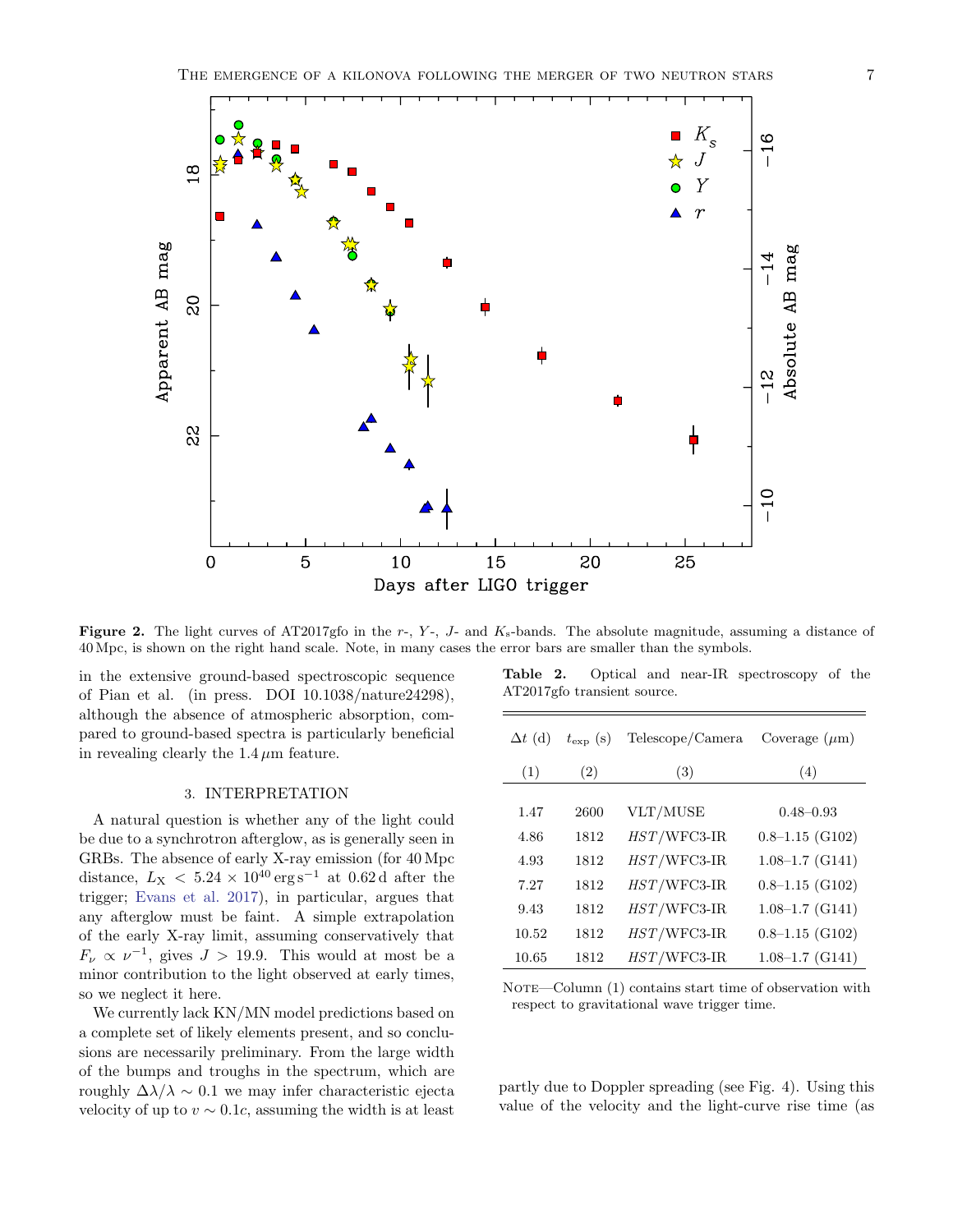

<span id="page-7-0"></span>Figure 3. The evolution of the broad-band spectral energy distribution of AT2017gfo over the first ∼ 12 days illustrating the marked blue to red trend.

well as the decay time of the optical light curves), the ejecta mass  $M$  is approximately [\(Arnett](#page-11-40) [1980;](#page-11-40) [Metzger](#page-11-5) [et al.](#page-11-5) [2010\)](#page-11-5)

$$
M \sim 5 \times 10^{-3} M_{\odot} \left( \frac{0.1 \,\mathrm{g} \,\mathrm{cm}^{-2}}{\kappa} \frac{v}{0.1 \, c} \right),\,
$$

where  $\kappa$  is the opacity. This would suggest that only  $10^{50}$  erg of kinetic energy are in the ejecta, despite an energy input of  $\sim 10^{53}$  erg during the merger.

The observed peak isotropic bolometric luminosity of  $\sim$ few×10<sup>41</sup> erg/s (integrating between u and K, making use of the UVOT data in [Evans et al.](#page-11-31) [2017\)](#page-11-31) is much higher than predicted for diffusion through an expanding medium following this initial energy input. Continued powering from radioactive decay is required to explain the observations, and is consistent with the much slower decaying infrared light curve. Parametrizing the total heating output of radioactive decay as  $\epsilon \equiv f M c^2$  (e.g., [Metzger et al.](#page-11-5) [2010\)](#page-11-5), we can estimate  $f$  as

$$
f \sim 10^{-6} \frac{L_{\text{peak}}}{10^{41} \text{erg s}^{-1}} \frac{0.005 M_{\odot}}{M}.
$$



<span id="page-7-1"></span>Figure 4. VLT/MUSE and  $HST$  grism spectra at five epochs (days post-burst labeled). The later HST observations have been rebinned to reduce the noise. G141 grism spectra are plotted in a lighter line to distinguish them from the G102 spectra. The spectra are scaled to match our photometric observations, but have not been corrected for Galactic foreground extinction.

The fact that the counterpart was bright, even in the UV, in the first  $\sim 24$  hr after the merger [\(Evans et al.](#page-11-31) [2017\)](#page-11-31), indicates a high-mass wind with a high  $Y_e$  and hence comparatively low opacity ejecta. This component is likely also dominating the optical emission at early times.

On the other hand, the relatively rapid decline in the J-band compared to the  $K_s$ -band light suggests that the latter must be dominated, at least from a few days post-merger, by emission from lanthanide-rich dynamical ejecta, in which nucleosynthesis has proceeded to the third r-process peak.

3.1. Comparison to theoretical models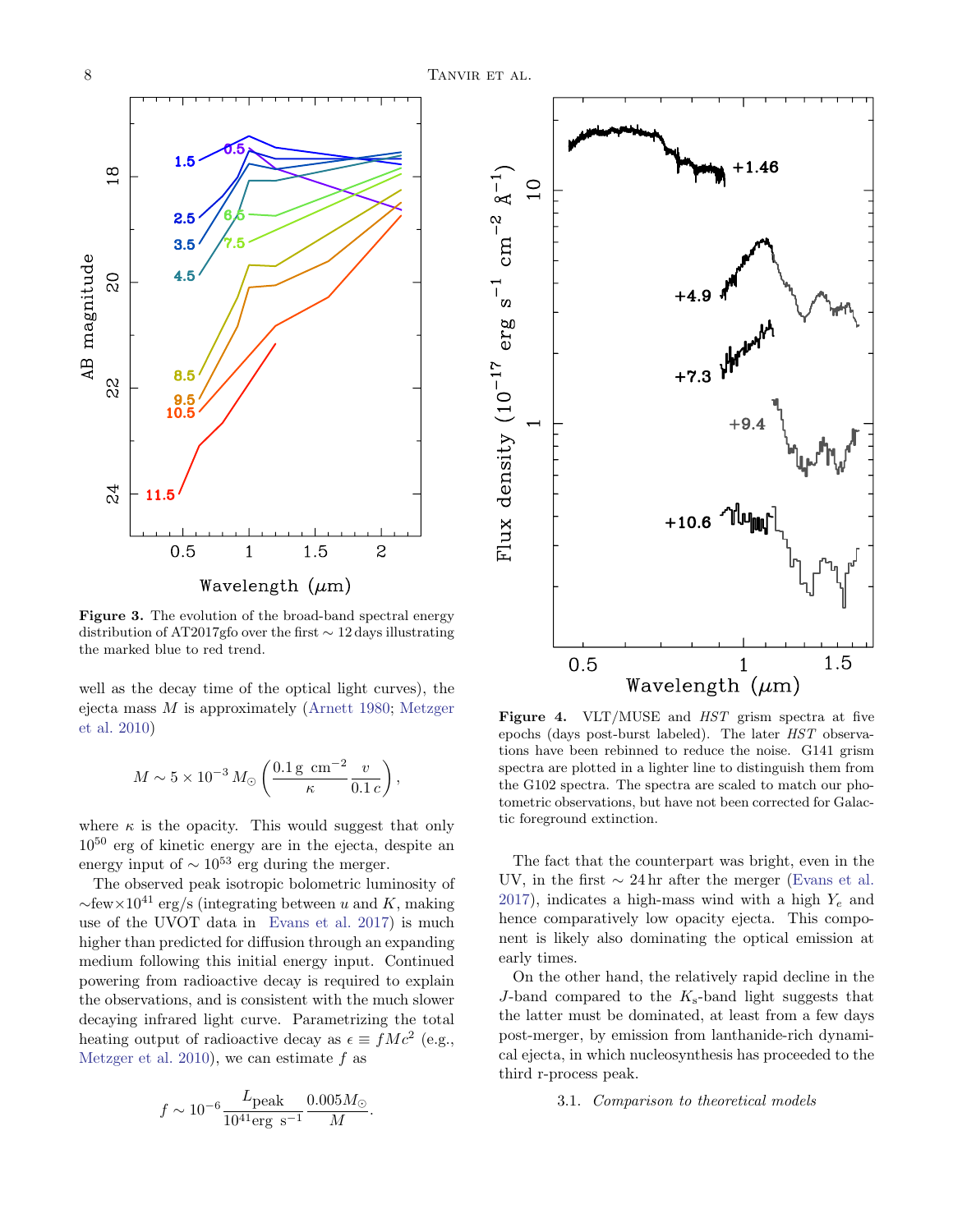We compare our observations to the two-component models developed in [Wollaeger et al.](#page-12-6) [\(2017\)](#page-12-6). These models are computed using the multidimensional radia-tive Monte Carlo code SuperNu<sup>[6](#page-8-0)</sup> [\(Wollaeger et al.](#page-12-7) [2013;](#page-12-7) [Wollaeger & van Rossum](#page-12-8) [2014;](#page-12-8) [van Rossum et al.](#page-12-9) [2016\)](#page-12-9) with the set of multigroup opacities produced by the Los Alamos suite of atomic physics codes [\(Fontes et al.](#page-11-41) [2015a](#page-11-41)[,b,](#page-11-42) [2017\)](#page-11-43). Two-component axisymmetric outflow consists of neutron-rich toroidal dynamical ejecta [\(Ross](#page-11-44)[wog et al.](#page-11-44) [2014\)](#page-11-44), and a slower spherically-symmetric homologous outflow with higher electron fraction, broadly referred to as "wind". The r-process nucleosynthesis and radioactive heating are computed using the nuclear network code WinNet [\(Winteler et al.](#page-12-10) [2012;](#page-12-10) [Ko](#page-11-18)[robkin et al.](#page-11-18) [2012;](#page-11-18) [Thielemann et al.](#page-12-11) [2011\)](#page-12-11) with reaction rates compilation for the finite range droplet model (FRDM, Möller et al. [1995;](#page-11-45) Rauscher  $&$  Thielemann [2000\)](#page-11-46). Coordinate- and time-dependent thermalization of nuclear energy is calculated using empirical fits developed in [Barnes et al.](#page-11-47) [\(2016\)](#page-11-47) and [Rosswog et al.](#page-11-10) [\(2017\)](#page-11-10).

The models are characterized by five parameters: mass and velocity of the dynamical ejecta; mass and velocity of the wind outflow; and inclination angle, which characterizes the remnant orientation. Below we explore a range of these parameters in comparison with the photometric and spectral observations. Fig. [5](#page-9-0) shows the photometry compared to a few models with varying individual parameters relative to the baseline model with dynamical ejecta parameters  $m_{\text{dyn}} = 0.002$   $M_{\odot}$ ,  $v_{\rm dyn}$  = 0.2 c, wind parameters  $m_{\rm wind}$  = 0.015  $M_{\odot}$ ,  $v_{\text{wind}} = 0.08$  c, and orientation angle  $\theta = 20^{\circ}$ . Fig. [5b](#page-9-0) shows observed spectrum compared to the synthetic spectrum of the baseline model. We conclude that it provides a reasonable fit given the uncertainties in our modeling.

Notice that the wind composition here is moderately neutron-rich, with initial electron fraction  $Y_e = 0.27$  (denoted as "wind 2" in [Wollaeger et al.](#page-12-6) [\(2017\)](#page-12-6)). Such neutron richness produces a composition of elements grouped around the first r-process peak, and, unlike models with higher electron fraction (e.g. "wind 1" in [Wollaeger et al.](#page-12-6) [2017\)](#page-12-6), supplies sufficient nuclear heating to explain the observed early emission in optical bands. Lanthanides in this composition are synthesized only in trace amounts and do not have any noticeable impact on the opacity.

Panel (a) in Figure [5](#page-9-0) compares photometric observations in the optical rY-bands and near-IR  $JK_s$ -bands to the light curves increasing the dynamical ejecta mass, with other parameters set to their default values. Although the fit is not perfect, particularly at later times, the evolution to ∼4 days is reasonably well reproduced, and in  $J$  and  $K<sub>s</sub>$  for longer. Higher values of the dynamical ejecta mass  $m_{\text{dyn}} = 0.013 M_{\odot}$  lead to a better fit in the  $K_s$ -band near the peak, however the peak epoch shifts to much later time compared to the observed value. Higher dynamical ejecta mass also produces dimmer light curves in all bands at early times.

Panel (b) shows the spherically-symmetric wind-only model with varying mass  $m_{wind} = 0.01 - 0.1 M_{\odot}$ . The wind-only model qualitatively captures the behavior in the rY J-bands, but due to the absence of lanthanides it underproduces light in the  $K_s$ -band. This demonstrates the need to include a secondary, neutron-rich outflow with lanthanides, which can redistribute the emission into the infrared bands.

Panel (c) shows the impact of adding a small amount of neutron-rich dynamical ejecta  $(m_{\text{dyn}} = 0.002 M_{\odot})$ . We can see that the infrared bands are reproduced fairly well, however the addition of highly opaque component leads to the rapid decay in the  $rY$ -bands at late times when compared to the observations. On the other hand, our models only explore limited parameter space in terms of the composition; the late time behavior in the optical bands can be cured by tuning the composition of neutron-rich component. Since our intent here is only to demonstrate viability of the red kilonova hypothesis, adjusting the composition is beyond the scope of this paper.

Panel (d) shows the effect of remnant orientation. Notice that the  $K_s$ -band becomes insensitive to the orientation after  $t = 6$  days, indicating that at this epoch the remnant is transparent to the infrared emission and the photosphere disappears. Emission in the optical bands remains sensitive to the orientation even at  $t = 10$  days. Nevertheless, in these conditions, the LTE approximation may not be applicable anymore, so we stop our simulations beyond this epoch.

Panel (e) shows that higher values of nuclear heating (a possibility pointed out in [Rosswog et al.](#page-11-10) [2017;](#page-11-10) [Barnes](#page-11-47) [et al.](#page-11-47) [2016\)](#page-11-47) lead to only marginal increase in brightness due to small mass of the ejecta and inefficient thermalization in the dilute dynamical ejecta at late times.

#### 3.2. Comparison to other claimed kilonovae

The KN/MN associated with GRB 130603B was observed at 6.94 days rest-frame post-burst (corresponding to 7.0 days at 40 Mpc), with an inferred absolute magnitude  $J = -15.35 \pm 0.2$  ( $J = 17.66$  at 40 Mpc). This is roughly a factor of three greater than the luminosity in the J-band at the equivalent epoch for the kilonova

<span id="page-8-0"></span><sup>6</sup> <https://bitbucket.org/drrossum/supernu/wiki/Home>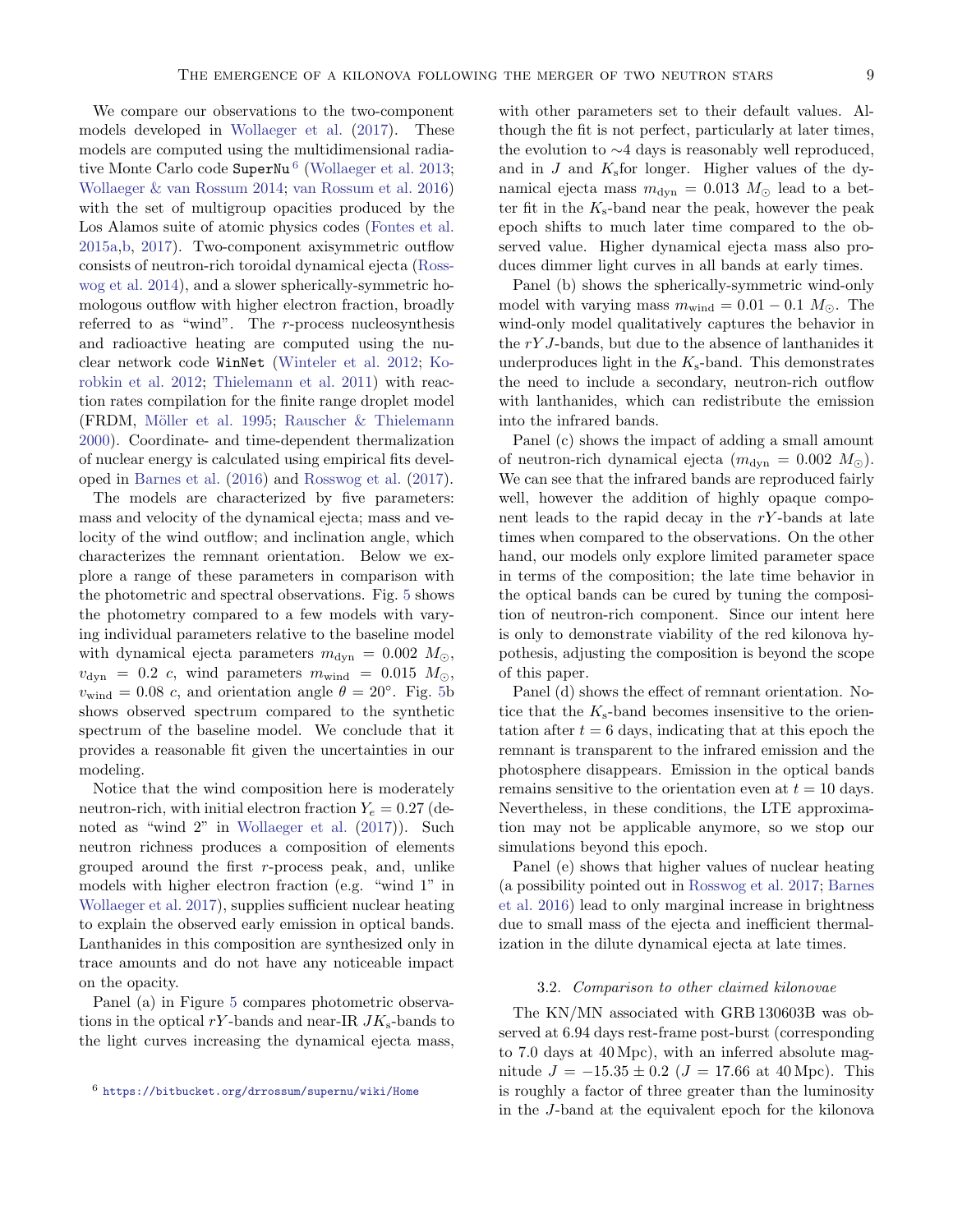

<span id="page-9-0"></span>Figure 5. Effect of varying different parameters of the outflow on the light curves in the  $ryJK$ -bands and spectra: (a) light curves for different dynamical ejecta masses with default wind ejecta model; (b) light curves for a spherically-symmetric wind model with different masses; (c) light curves for different wind masses; (d) impact of the inclination angle: shaded color bands indicate edge-on, 45° and 30° inclination, and the continuous lines represent on-axis view; (e) light curves for nuclear heating from FRDM model (default) compared to the case with  $10\times$  nuclear heating in the dynamical ejecta. Filled circles correspond to the observed photometry.

accompanying GW170817/GRB 170817A, and could indicate a higher mass of dynamical ejecta, or additional energy injection from the central remnant (cf. [Kisaka et](#page-11-48) [al.](#page-11-48) [2016;](#page-11-48) [Gao et al.](#page-11-49) [2017\)](#page-11-49), in that case.

The candidate KN/MNe discussed by [Yang et al.](#page-12-1) [\(2015\)](#page-12-1); [Jin et al.](#page-11-22) [\(2015\)](#page-11-22) and [Jin et al.](#page-11-23) [\(2016\)](#page-11-23) are more difficult to disentangle from the afterglow contribution, but have absolute AB magnitudes (roughly rest-frame r-band) around -14 to -15 in the range 3-10 days post burst, which is again in excess of the emission from AT2017gfo.

These comparisons show that some diversity is to be expected, but it bodes well for the detection of dynamically driven emission components in BNS events at the distances accessible with the advanced GW arrays.

#### 4. DISCUSSION AND CONCLUSIONS

Our densely sampled optical and near-infrared light curves have revealed the emergence of a red kilonova following the merger of two neutron stars in a galaxy at  $\sim40$  Mpc.

Our modeling of the multi-band light curves indicates the presence of at least two emission components: one with high and one with low opacity. The former is interpreted as being the "tidal part" of the dynamical ejecta that carries the original, very low electron fraction  $(Y_e < 0.25)$  and results in "strong r-process" producing lanthanides/actinides. This conclusion is supported by near-IR spectroscopy that shows characteristic features expected for high-velocity lanthanide-rich ejecta. The second component avoids strong r-process via a raised electron fraction  $(Y_e > 0.25)$  and may arise from different mechanisms such as neutrino-driven winds and/or the unbinding of accretion torus material. In either case the ejecta are exposed for much longer to hightemperature/high neutrino irradiation conditions which drive them to be more proton-rich. Taken together, this lends strong observational support to the idea that compact binary mergers not only produce the "strong r-process" elements, as previously suspected, but also elements across the entire r-process range.

Although the detection of this event in the Advanced LIGO O2 science run is encouraging for future detection rates, the fact that we have not previously seen a similar electromagnetic phenomenon in the low redshift universe indicates they are rare. For example, in over 12 years of operation, Swift has only located one short GRB which could be potentially associated with a host galaxy within 150 Mpc, and hence might have been comparable to the AT2017gfo event [\(Levan et al.](#page-11-50) [2008\)](#page-11-50). In that case no counterpart was found despite deep optical and near-infrared followup that would have easily seen a transient as bright as AT2017gfo unless it were heavily dust obscured.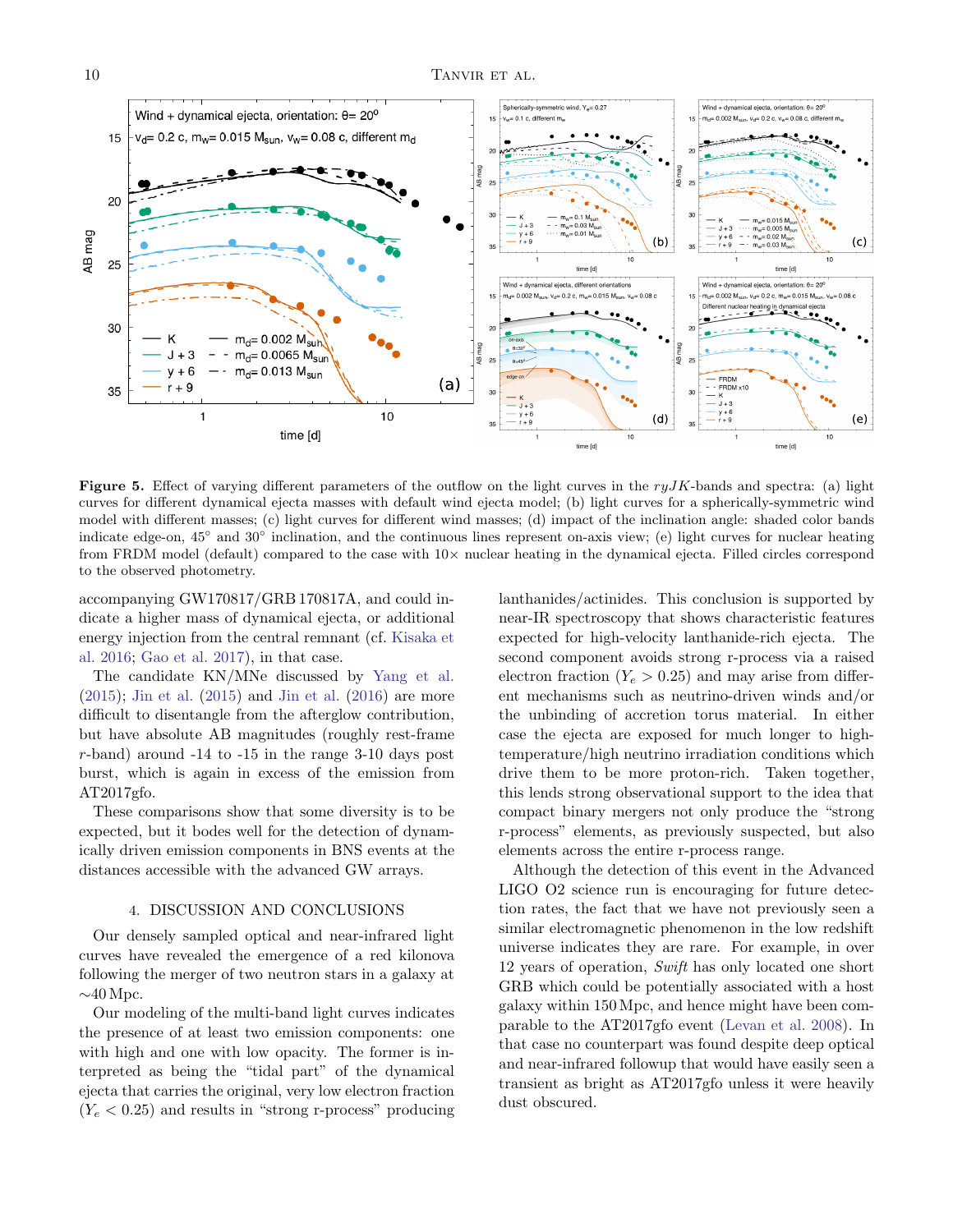The arguments for BNS and NS-BH mergers as heavy r-process nucleosynthesis factories [\(Rosswog et al.](#page-11-10) [2017;](#page-11-10) [Vangioni et al.](#page-12-12) [2016\)](#page-12-12), including from r-process-enriched dwarf galaxies [\(Beniamini et al.](#page-11-51) [2016\)](#page-11-51) and the terrestrial abundance of plutonium-244 [\(Hotokezaka et al.](#page-11-52) [2015\)](#page-11-52), are broadly in agreement with other observational constraints: from radio observations of Galactic double neutron-star binaries (e.g., [O'Shaughnessy & Kim](#page-11-53) [2010\)](#page-11-53), from the rate and beaming-angle estimates of short gamma-ray bursts [\(Fong et al.](#page-11-54) [2012\)](#page-11-54), and from population synthesis models of binary evolution [\(Abadie](#page-10-2) [et al.](#page-10-2) [2010,](#page-10-2) and references therein).

A single observed merger during the Advance LIGO O2 science run is consistent with this rate, and likely also consistent with the absence of previous serendipitous kilonova observations. On the other hand, the lack of Swift observations of other  $\gamma$ -ray bursts like this one places an upper limit on the rate of similar events. Future observations will pin down the rate of such events and their typical yields much more precisely, thus establishing their contribution to the heavy-element budget of the universe.

Finally we note that if this system was moderately close to being viewed pole-on (e.g.  $\lesssim 30^{\circ}$ ), as may be suggested by the detection of  $\gamma$ -rays, more highly inclined systems could appear fainter in the optical due to the wind component being obscured by more widely distributed lanthanide-rich ejecta. If this is the case, then near-infrared observations could be critical for their discovery. The depth of our short VISTA observations is such that a similar transient would have been seen straight-forwardly to  $\sim$  3 times the distance of NGC 4993, and a more favourable sky location (allowing longer exposures) would have allowed searches to the full BNS detection range ( $\approx 200$  Mpc) expected for Advanced LIGO at design sensitivity.

We thank the support staff at ESO, in particular, Monika Petr-Gotzens, Jonathan Smoker, George Hau, Stephane Brillant and Joe Anderson.

We thank the staff at STScI, in particular, Tricia Royle, Alison Vick, Russell Ryan and Neill Reid.

The observations with VISTA were gathered by the ESO VINROUGE Survey (198.D-2010). Observations also used from the VISTA Hemisphere Survey (VHS: 179.A-2010).

HST observations were obtained using programs GO 14771 (PI: Tanvir), GO 14804 (PI: Levan), GO 14850 (PI: Troja).

VLT observations were obtained using programmes 099.D-0688, 099.D-0116, 099.D-0622

NRT, KW, PTO, JLO, SR acknowledge support from STFC.

AJL, DS, JDL acknowledge support from STFC via grant ST/P000495/1.

NRT & AJL have project has received funding from the European Research Council (ERC) under the European Union's Horizon 2020 research and innovation programme (grant agreement no 725246, TEDE, Levan).

IM acknowledges partial support from the STFC.

AdUP, CT, ZC, and DAK acknowledge support from the Spanish project AYA 2014-58381-P. ZC also acknowledges support from the Juan de la Cierva Incorporación fellowship IJCI-2014-21669, and DAK from Juan de la Cierva Incorporación fellowship IJCI-2015-26153.

JH was supported by a VILLUM FONDEN Investigator grant (project number 16599).

PDA, SC and AM acknowledge support from the ASI grant  $I/004/11/3$ .

SR has been supported by the Swedish Research Council (VR) under grant number 2016- 03657 3, by the Swedish National Space Board under grant number Dnr. 107/16 and by the research environment grant "Gravitational Radiation and Electromagnetic Astrophysical Transients (GREAT)" funded by the Swedish Research council (VR) under Dnr 2016-06012.

PAE acknowledges UKSA support.

The VISTA observations were processed by CGF at the Cambridge Astronomy Survey Unit (CASU), which is funded by the UK Science and Technology Research Council under grant ST/N005805/1.

This research used resources provided by the Los Alamos National Laboratory Institutional Computing Program, which is supported by the U.S. Department of Energy National Nuclear Security Administration under Contract No. DE-AC52-06NA25396.

Facilities: HST(WFC3), VISTA(VIRCAM), VLT(MUSE, HAWK-I, VIMOS, FORS)

#### REFERENCES

<span id="page-10-2"></span>Abadie et al. 2010, Classical & Quantum Gravity 27,

<span id="page-10-0"></span>Abbott, B. P., Abbott, R., Abbott, T. D., et al. 2016, Physical Review Letters, 116, 061102

<span id="page-10-1"></span>Allam, S. et al. 2017, GRB Coordinates Network, 21530

173001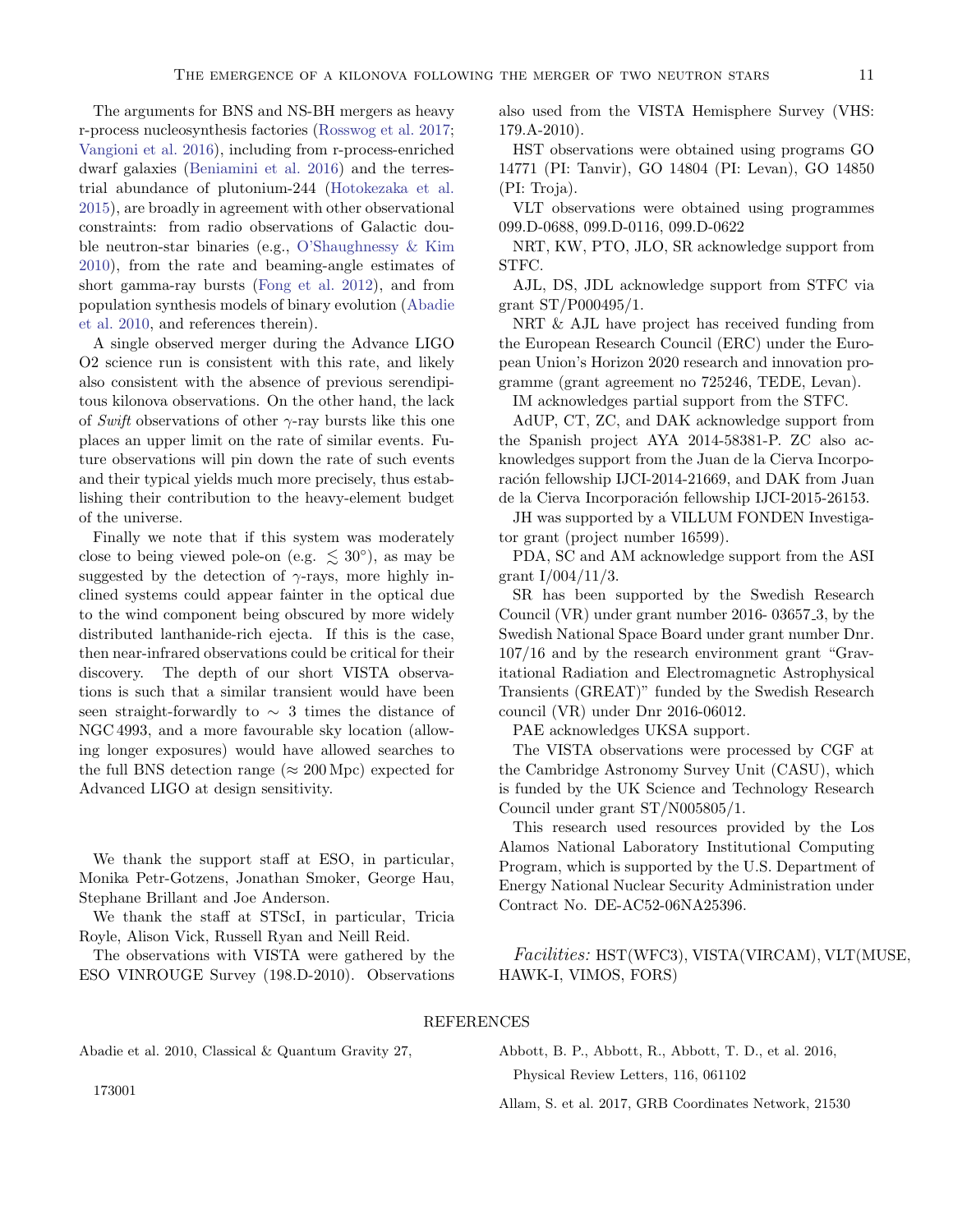- <span id="page-11-40"></span>Arnett, W. D. 1980, Astrophysical Journal 237, 541
- <span id="page-11-38"></span>Astropy Collaboration, Robitaille, T. P., Tollerud, E. J., et al. 2013, A&A, 558, A33
- <span id="page-11-12"></span>Barnes, J., & Kasen, D. 2013, ApJ, 775, 18
- <span id="page-11-47"></span>Barnes, J., Kasen, D., Wu, M.-R., & Martínez-Pinedo, G. 2016, ApJ, 829, 110
- <span id="page-11-51"></span>Beniamini, P. and Hotokezaka, K. and Piran, T. 2016, Astrophysical Journal 832, 149
- <span id="page-11-21"></span>Berger, E., Fong, W., & Chornock, R. 2013, ApJL, 774, L23
- <span id="page-11-13"></span>Burbidge, E.M., Burbidge, G.R., Fowler, W.A. & Hoyle, F. 1957, Reviews of Modern Physics, 29, 547
- <span id="page-11-29"></span>Clasey Essick, R. et al. 2017, GRB Coordinates Network, 21509
- <span id="page-11-37"></span>Coulter, D. A.. et al. 2017, GRB Coordinates Network, 21529
- <span id="page-11-0"></span>Eichler, D., Livio, M., Piran, T. & Schramm, D. 1989, Nature, 340, 126
- <span id="page-11-31"></span>Science in press, DOI: 10.1126/science.aap9580
- <span id="page-11-9"></span>Fernandez, R & Metzger, B.D. 2016, Annual Review of Nuclear and Particle Science, 66, 23
- <span id="page-11-54"></span>Fong, W., Berger, E., Margutti, R. et al. 2012, Astrophysical Journal 756, 189
- <span id="page-11-41"></span>Fontes, C. J., Fryer, C. L., Hungerford, A. L., et al. 2015, High Energy Density Physics, 16, 53
- <span id="page-11-42"></span>Fontes, C. J., Zhang, H. L., Abdallah, J., Jr., et al. 2015, Journal of Physics B Atomic Molecular Physics, 48, 144014
- <span id="page-11-43"></span>Fontes, C. J., Fryer, C. L., Hungerford, A. L., et al. 2017, arXiv:1702.02990
- <span id="page-11-16"></span>Freiburghaus, C., Rosswog, S., & Thielemann, F.-K. 1999, ApJL, 525, L121
- <span id="page-11-49"></span>Gao, H., Zhang, B., Lü, H.-J., & Li, Y. 2017, ApJ, 837, 50
- <span id="page-11-36"></span>González-Fernández, C., Hodgkin, S. T., Irwin, M. J., Gonz´alez-Solares, E., Koposov, S. E., Lewis, J. R., Emerson J. P., Hewett, P. C., Yoldas, A. K., Riello, M. 2017, MNRAS, in press
- <span id="page-11-17"></span>Goriely, S., Bauswein, A., Janka, H.T. 2011, ApJL, 738, L32
- <span id="page-11-33"></span>Gottlieb, O., Nakar, E. & Piran, T. 2017, arXiv:170510797
- <span id="page-11-6"></span>Grossman, D, Korobkin, O, Rosswog, S., Piran, T. 2014, MNRAS, 439, 757
- <span id="page-11-52"></span>Hotokezaka, K. and Piran, T. and Paul, M. 2015, Nature Physics 11, 1042
- <span id="page-11-39"></span>Hjorth, J., Sollerman, J., Møller, P., et al. 2003, Nature, 423, 847
- <span id="page-11-22"></span>Jin, Z.-P., Li, X., Cano, Z. et al. 2015, ApJL, 811, L22
- <span id="page-11-23"></span>Jin, Z.-P., Hotokezaka, K., Li, X., et al. 2016, Nature Communications, 7, 12898
- <span id="page-11-19"></span>Just, O., Bauswein, A., Pulpillo, R.A., Goriely, S. & Janka, H.T. 2015, MNRAS, 448, 541
- <span id="page-11-11"></span>Kasen, D., Badnell, N. R., & Barnes, J. 2013, ApJ, 774, 25
- <span id="page-11-27"></span>Kasen, D., Fernández, R., & Metzger, B. D. 2015, MNRAS, 450, 1777
- <span id="page-11-8"></span>Kelley L. Z., Mandel I., Ramirez-Ruiz E., 2013, PhRvD, 87, 123004
- <span id="page-11-48"></span>Kisaka, S., Ioka, K., & Nakar, E. 2016, ApJ, 818, 104
- <span id="page-11-18"></span>Korobkin, O., Rosswog, S., Arcones, A. & Winteler, C. 2012, MNRAS, 426, 1940
- <span id="page-11-14"></span><span id="page-11-3"></span>Kulkarni S., arXiv:astro-ph/0510256
- Lattimer, J. M., & Schramm, D. N. 1974, ApJL, 192, L145
- <span id="page-11-32"></span>Lazzati, D., Deich, A., Morsony, B. J., & Workman, J. C. 2017, MNRAS, 471, 1652
- <span id="page-11-50"></span>Levan, A. J., Tanvir, N. R., Jakobsson, P., et al. 2008, MNRAS, 384, 541
- <span id="page-11-2"></span>Li, L.-X., & Paczyński, B. 1998, ApJL, 507, L59
- LIGO & Virgo collaboration. 2017a, GRB Coordinates Network, 21509
- <span id="page-11-34"></span>LIGO & Virgo collaboration. 2017b, GRB Coordinates Network, 21513
- <span id="page-11-35"></span>McMahon, R. G., Banerji, M., Gonzalez, E., et al. 2013, The Messenger, 154, 35
- <span id="page-11-20"></span>Mendoza-Temis, J. d. J., Wu, M.-R., Langanke, K., Martinez-Pinedo, G., Bauswein, A., Janka, H.-T. (2015), PhRvC, 92, 055805
- <span id="page-11-5"></span>Metzger, B. D., Martínez-Pinedo, G., Darbha, S., et al. 2010, MNRAS, 406, 2650
- <span id="page-11-7"></span>Metzger,B. D. & Berger, E. (2012), ApJ, 746, 48
- <span id="page-11-26"></span>Metzger, B. D., & Fernández, R. 2014, MNRAS, 441, 3444
- <span id="page-11-45"></span>Möller, P., Nix, J. R., Myers, W. D., & Swiatecki, W. J.
- <span id="page-11-1"></span>1995, Atomic Data and Nuclear Data Tables, 59, 185 Nakar, E. 2007, PhR, 442, 166
- <span id="page-11-53"></span>O'Shaughnessy, R. & Kim, C. 2010, Astrophysical Journal 715, 230
- <span id="page-11-24"></span>Perego, A., Rosswog, S., Cabezon, R., Korobkin, O., Käppeli, R., Arcones, A. & Liebendörfer, M. 2014, MNRAS, 443 3134
- <span id="page-11-25"></span>Radice, D., Galeazzi, F., Lippuner, J., Roberts, L., Ott, C.D. & Rezzolla, L. 2016, MNRAS, 460, 3255
- <span id="page-11-46"></span>Rauscher, T., & Thielemann, F.-K. 2000, Atomic Data and Nuclear Data Tables, 75, 1
- <span id="page-11-15"></span>Rosswog, S., Thielemann, F.K., Davies., M.B., Benz, W. & Piran, T. 1998, Nuclear Astrophysics, 103, astro-ph/9804332
- <span id="page-11-4"></span>Rosswog, S. 2005, ApJ, 634, 1202
- <span id="page-11-44"></span>Rosswog, S., Korobkin, O., Arcones, A., Thielemann, F.-K., & Piran, T. 2014, MNRAS, 439, 744
- <span id="page-11-10"></span>Rosswog, S., Feindt, U., Korobkin, O., et al. 2017, Classical and Quantum Gravity, 34, 104001
- <span id="page-11-30"></span>Savchenko, V. et al. 2017, GRB Coordinates Network, 21507
- <span id="page-11-28"></span>Schlafly, E. F., & Finkbeiner, D. P. 2011, ApJ, 737, 103